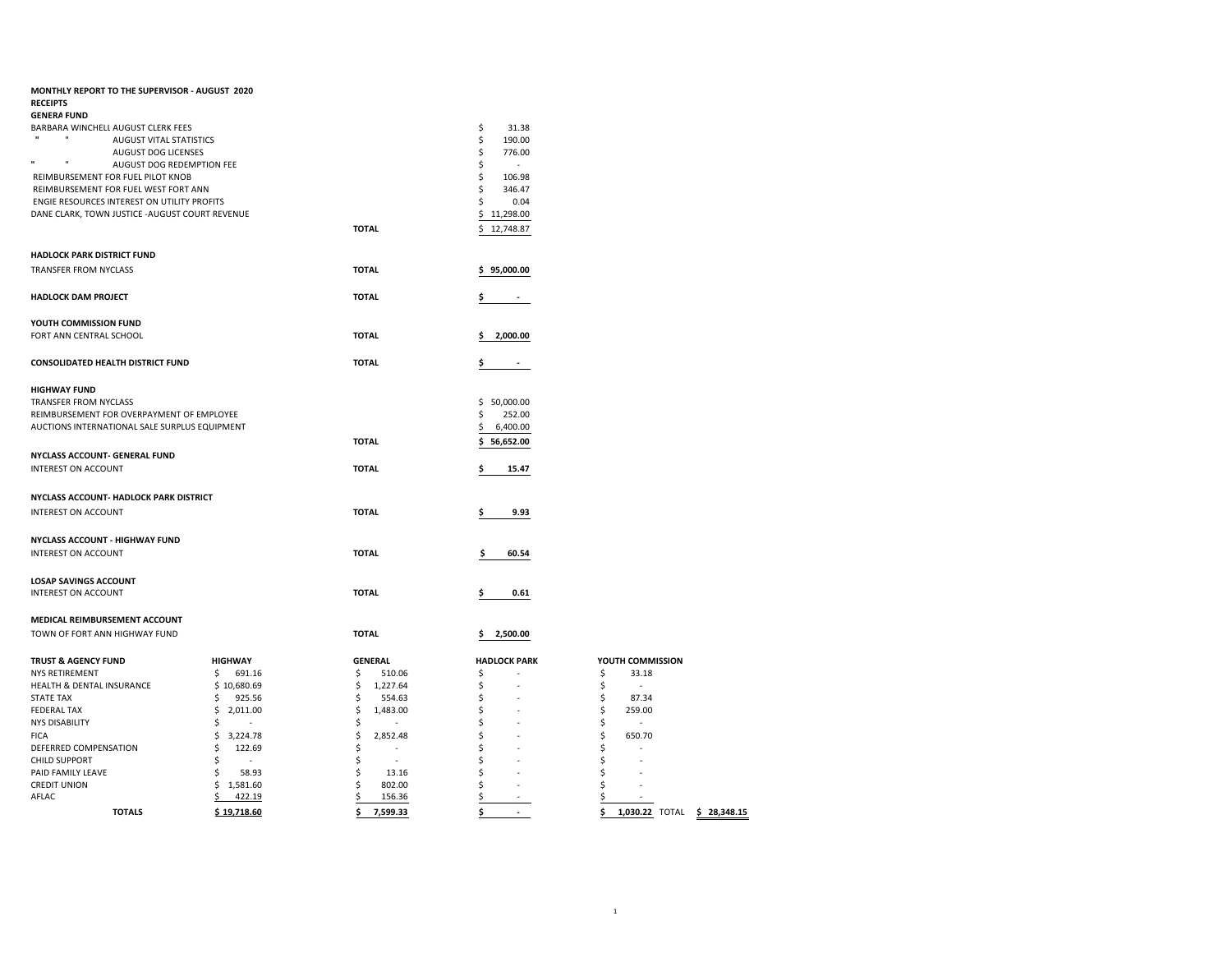## **DISBURSEMENTS** .

| <b>GENERAL FUND</b>                                        |              |          |                 | <b>HIGHWAY FUND-OV</b>                 |                                 |
|------------------------------------------------------------|--------------|----------|-----------------|----------------------------------------|---------------------------------|
| STATE COMPTROLLER - STATE SHARE OF JUSTICE COURT REVENUE - |              | \$       | 6,094.00        | ABSTRACT                               | 30,828.97<br>\$                 |
| PAYROLL                                                    |              | \$       | 18,920.85       | HEALTH INSURANCE                       | 12,864.85<br>\$                 |
| <b>TOWN SHARE FICA</b>                                     |              | Ś        | 1,426.24        | PAYROLL                                | Ś.<br>28,899.06                 |
| TOWN BOARD EXPENSE                                         |              |          |                 | TOWN SHARE FICA                        | \$<br>2,116.22                  |
| SUPERVISORS EXPENSE                                        |              | \$       | 135.57          |                                        | 74,709.10<br>\$                 |
| CENTRAL COMMUNICATIONS                                     |              | \$       | 315.17          |                                        |                                 |
| <b>ATTORNEY EXPENSE</b>                                    |              | \$       | 1,720.50        | <b>HIGHWAY FUND-TW</b>                 |                                 |
| PLANNING BOARD EXPENSE                                     |              | \$       | 570.50          | ABSTRACT                               | \$11,552.11                     |
| JUSTICE COURT EXPENSE                                      |              | \$       | 343.89          | <b>TOTAL</b>                           | 86,261.21<br>s                  |
| <b>TOWN CLERK EXPENSE</b>                                  |              | \$       | 25.00           |                                        |                                 |
| TAX COLLECTOR                                              |              | \$       | 54.16           |                                        |                                 |
| FUEL MANAGEMENT                                            |              | \$       | 357.90          |                                        |                                 |
| <b>CENTRAL MAILINGS</b>                                    |              | \$       | 794.70          | <b>TRUST &amp; AGENCY FUND</b>         |                                 |
| TRAFFIC CONTROL EXPENSE                                    |              | \$       | $\sim$          | <b>FICA</b>                            | 7,735.62<br>\$                  |
| SAFETY INSPECTION EXPENSE<br>DOG CONTROL EXPENSE           |              | \$<br>\$ | 32.27<br>$\sim$ | <b>STATE TAX</b><br><b>FEDERAL TAX</b> | \$<br>1,839.45<br>4,373.00<br>s |
| <b>BEACH EXPENSE</b>                                       |              | \$       | 210.00          | HEALTH INSURANCE                       | \$<br>12,013.61                 |
| <b>STREET LIGHTS</b>                                       |              | \$       | 38.28           | <b>CREDIT UNION</b>                    | \$<br>2,910.80                  |
| <b>VETERANS EXPENSE</b>                                    |              | \$       | 518.85          | RETIREMENT                             | \$<br>1,454.79                  |
| <b>RECREATION PROGRAM</b>                                  |              | \$       | 500.00          | NYS DEFERRED COMP                      | \$<br>160.73                    |
| HIGHWAY SUPERINTENDENT EXPENSE                             |              | \$       | 216.00          | <b>CHILD SUPPORT</b>                   | Ś                               |
| DISABILITY INSURANCE                                       |              | \$       |                 | AFLAC                                  | \$<br>875.64                    |
| <b>HEALTH INSURANCE</b>                                    |              | \$       | 1,107.32        | PAID FAMILY LEAVE                      | \$<br>$\sim$                    |
| <b>BUILDINGS EXPENSE</b>                                   |              | \$       | 1,489.51        | <b>TOTAL</b>                           | \$31,363.64                     |
|                                                            | <b>TOTAL</b> | \$_      | 34,870.71       |                                        |                                 |
|                                                            |              |          |                 |                                        |                                 |
| <b>HADLOCK PARK DISTRICT</b>                               |              |          |                 |                                        |                                 |
| ABSTRACT                                                   | <b>TOTAL</b> | \$       | 1,705.18        |                                        |                                 |
| CHASE BANK BOND PAYMENT                                    |              | \$       | 60,000.00       |                                        |                                 |
| CHASE BANK INTEREST PAYMENT                                |              | \$       | 23,015.63       |                                        |                                 |
|                                                            | <b>TOTAL</b> | \$       | 84,720.81       |                                        |                                 |
| <b>HADLOCK DAM PROJECT</b>                                 | <b>TOTAL</b> | \$       |                 |                                        |                                 |
| YOUTH COMMISSION FUND                                      |              |          |                 |                                        |                                 |
| PAYROLL                                                    |              | \$       | 4,253.00        |                                        |                                 |
| TOWN SHARE FICA                                            |              | \$       | 325.35          |                                        |                                 |
|                                                            | <b>TOTAL</b> |          | 4,578.35        |                                        |                                 |
| <b>CONSOLIDATED HEALTH</b>                                 | <b>TOTAL</b> | Ş        |                 |                                        |                                 |
| NYCLASS ACCOUNT - GENERAL FUND                             |              |          |                 |                                        |                                 |
| TRANSFER TO GENERAL FUND                                   | <b>TOTAL</b> | \$       |                 |                                        |                                 |
|                                                            |              |          |                 |                                        |                                 |
| NYCLASS ACCOUNT-HADLOCK PARK DISTRICT                      |              |          |                 |                                        |                                 |
| TRANSFER TO HADLOCK PARK CHECKING                          | <b>TOTAL</b> |          | 95,000.00       |                                        |                                 |
|                                                            |              |          |                 |                                        |                                 |
| NYCLASS ACCOUNT - HIGHWAY FUND                             |              |          |                 |                                        |                                 |
| TRANSFER TO HIGHWAY CHECKING ACCOUNT                       | <b>TOTAL</b> |          | \$50,000.00     |                                        |                                 |
| <b>LOSAP SAVINGS ACCOUNT</b>                               | <b>TOTAL</b> | Ş        |                 |                                        |                                 |
| <b>MEDICAL REIMBURSEMENT ACCOUNT</b>                       |              |          |                 |                                        |                                 |
| AC TRANSFER TO CDPHP SETTLEMENTS                           | <b>TOTAL</b> | \$       | 332.31          |                                        |                                 |
|                                                            |              |          |                 |                                        |                                 |

| <b>HIGHWAY FUND-OV</b>                    |              |     |          |
|-------------------------------------------|--------------|-----|----------|
| <b>ABSTRACT</b>                           |              | \$  | 30,828.9 |
| <b>HEALTH INSURANCE</b>                   |              | \$  | 12.864.8 |
| PAYROLL                                   |              | Ś.  | 28.899.0 |
| <b>TOWN SHARE FICA</b>                    |              | \$  | 2,116.2  |
|                                           |              | \$  | 74.709.1 |
| <b>HIGHWAY FUND-TW</b><br><b>ABSTRACT</b> |              | \$. | 11,552.1 |
|                                           |              |     |          |
|                                           | <b>TOTAL</b> | \$. | 86.261.2 |
| <b>TRUST &amp; AGENCY FUND</b>            |              |     |          |

| <b>TOTAL</b>            |    | 31.363.64 |
|-------------------------|----|-----------|
| PAID FAMILY LEAVE       | \$ |           |
| AFLAC                   | Ś  | 875.64    |
| CHILD SUPPORT           | \$ |           |
| NYS DEFERRED COMP       | \$ | 160.73    |
| RETIREMENT              | \$ | 1.454.79  |
| <b>CREDIT UNION</b>     | Ś  | 2.910.80  |
| <b>HEALTH INSURANCE</b> | Ś  | 12,013.61 |
| <b>FEDERAL TAX</b>      | \$ | 4,373.00  |
| <b>STATE TAX</b>        | \$ | 1,839.45  |
| <b>FICA</b>             | \$ | 7,735.62  |
|                         |    |           |